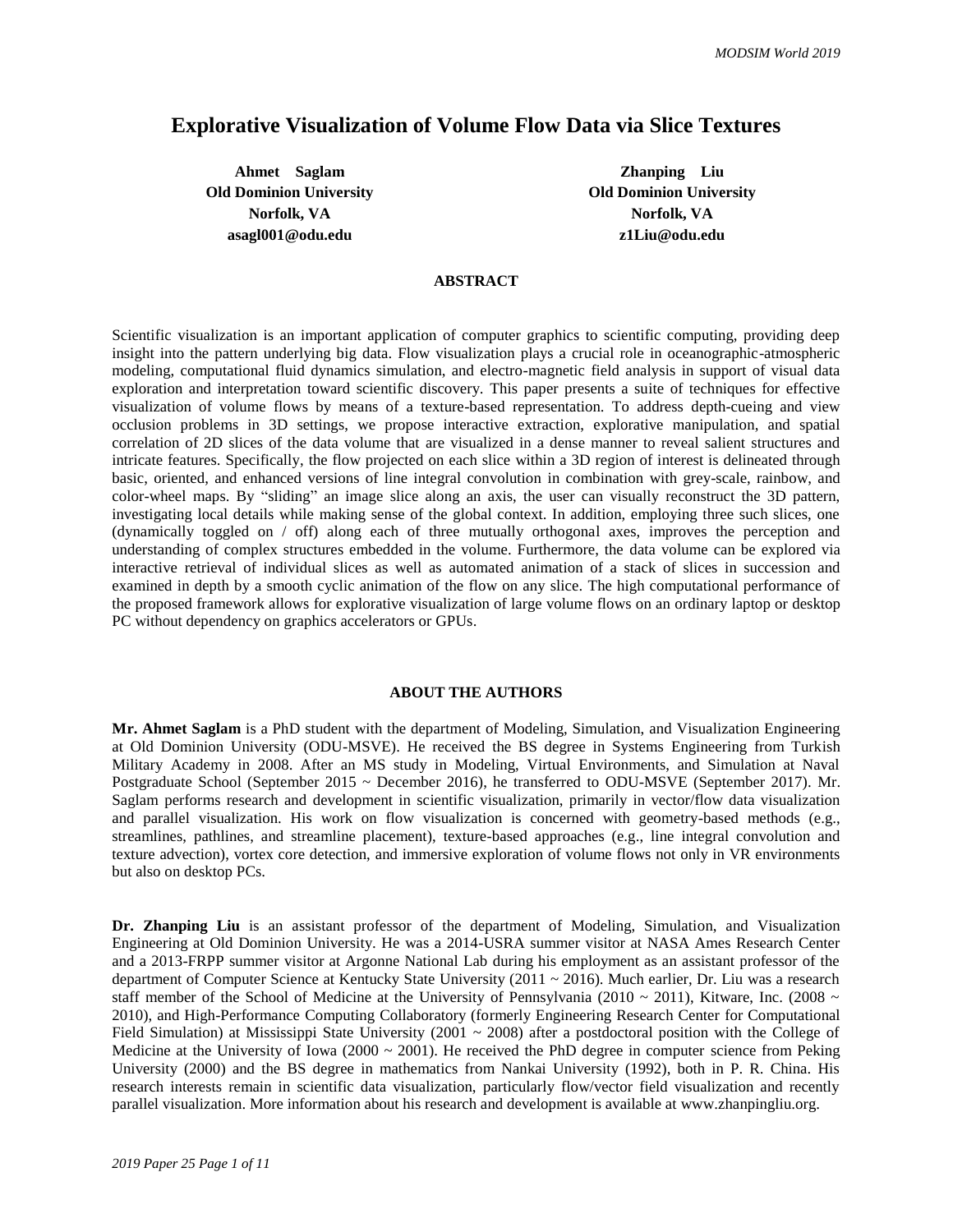# **Explorative Visualization of Volume Flow Data via Slice Textures**

**Ahmet Saglam Zhanping Liu Old Dominion University Old Dominion University Norfolk, VA Norfolk, VA asagl001@odu.edu z1Liu@odu.edu**

#### **1. INTRODUCTION**

As data grows at exponential rates by high-performance computing in a wide variety of science and engineering disciplines, it is necessary to turn to visual analysis to help with the understanding of big data. Given an array of data values acquired, generated, or defined on a 2D or 3D grid (i.e., mesh) of discrete sample points, scientific visualization either maps these values to intermediate geometric elements (e.g., points, lines, triangles, and tetrahedrons) followed by graphics rendering, or employs texture synthesis and image processing to create a visually continuous, dense depiction of the data field directly from the samples, both for intuitive perception and explorative analysis of the qualitative information. In general, scalar data visualization seeks to display the geometric structure or spatial distribution of a non-directional property, e.g., pressure, temperature, and height. A vector quantity is represented by two or three intrinsically coupled component values at each sample point and therefore vector (data) visualization or flow visualization differs from scalar data visualization in the extra requirement of conveying directional information. Flow visualization plays an important role in a broad range of areas such as oceanographicatmospheric modeling, computational fluid dynamics simulation, and electro-magnetic field analysis by delivering deep insight into the pattern behind the scene.

While unsteady or time-varying flow visualization is well suited for investigating the spatial-temporal evolution of ocean currents (e.g., circulation of eddies), storm winds (e.g., hurricanes and tornados), air flows around delta wings, and fluid flows around submarines or in combustions, steady flow visualization is instrumental to examining the spatial structure of a flow at a time step, i.e., a snapshot. From the perspective of algorithm design, steady flow visualization paves the way for unsteady flow visualization. There has been considerable research on visualization of 2D (planar) flows, roughly categorized into sparse geometry-based (McLoughlin, Laramee, Peikert, Post, & Chen, 2009) and dense texture-based methods (Laramee et al., 2004). Among the most effective approaches are evenly-spaced streamlines (Liu, Moorhead, & Groner, 2006), Line Integral Convolution (LIC; Cabral & Leedom, 1993), and Image-Based Flow Visualization (IBFV; van Wijk, 2002). However, they exhibit some issues, when employed for (curved) surface flows, such as cluttering of streamlines, view occlusion, poor depth-cueing, and texture aliasing. In fact, these problems are exacerbated in visualizing volume flows. In particular, the latter three hinder texture-based methods from exposing interior structures, intricate features, and overall patterns in 3D settings.

Along the path of texture-based visualization of 3D steady flows, there has been a series of research efforts on volume LIC (Shen et al., 1996; Interrante et al., 1997; Salama et al., 1999). They spurred advances in flow texture synthesis and transfer function design, of which the latter is critical for Direct Volume Rendering (DVR; Levoy, 1988). On the other hand, this family of work also allows us to realize some intrinsic pitfalls. First, performing LIC on an entire 3D vector field incurs a large computational cost. In addition, the use of volumetric elements (voxels) for rasterizing 3D streamlines, as shown by the essence of the process of 3D LIC, introduces much inaccuracy to the representation of the flow direction. The subsequent low-pass filtering operation along each streamline adds to the inaccuracy by a "smearing" effect. After these steps, the directional information, originally in the form of continuous geometric curves (i.e., streamlines), has degenerated into an array of scalar data values (falling within a range of [0, 255]) generated on a rectangular lattice of discrete sample points (i.e., voxels). Furthermore, transfer function design remains a daunting task of DVR even for revealing internal structures out of scalar volume datasets (e.g., those resulting from ultrasound, CT scan, and Magnetic Resonance Imaging [MRI]). It is particularly more difficult for transfer functions to "extract" or "reconstruct" the directional information from a dense volume of 3D LIC. As a consequence, volume LIC tends to yield either a dense cloud-like volume with obscure directional cueing or only a small number of coarse thick curved bundles without the ability to capture rapidly changing flow directions. Last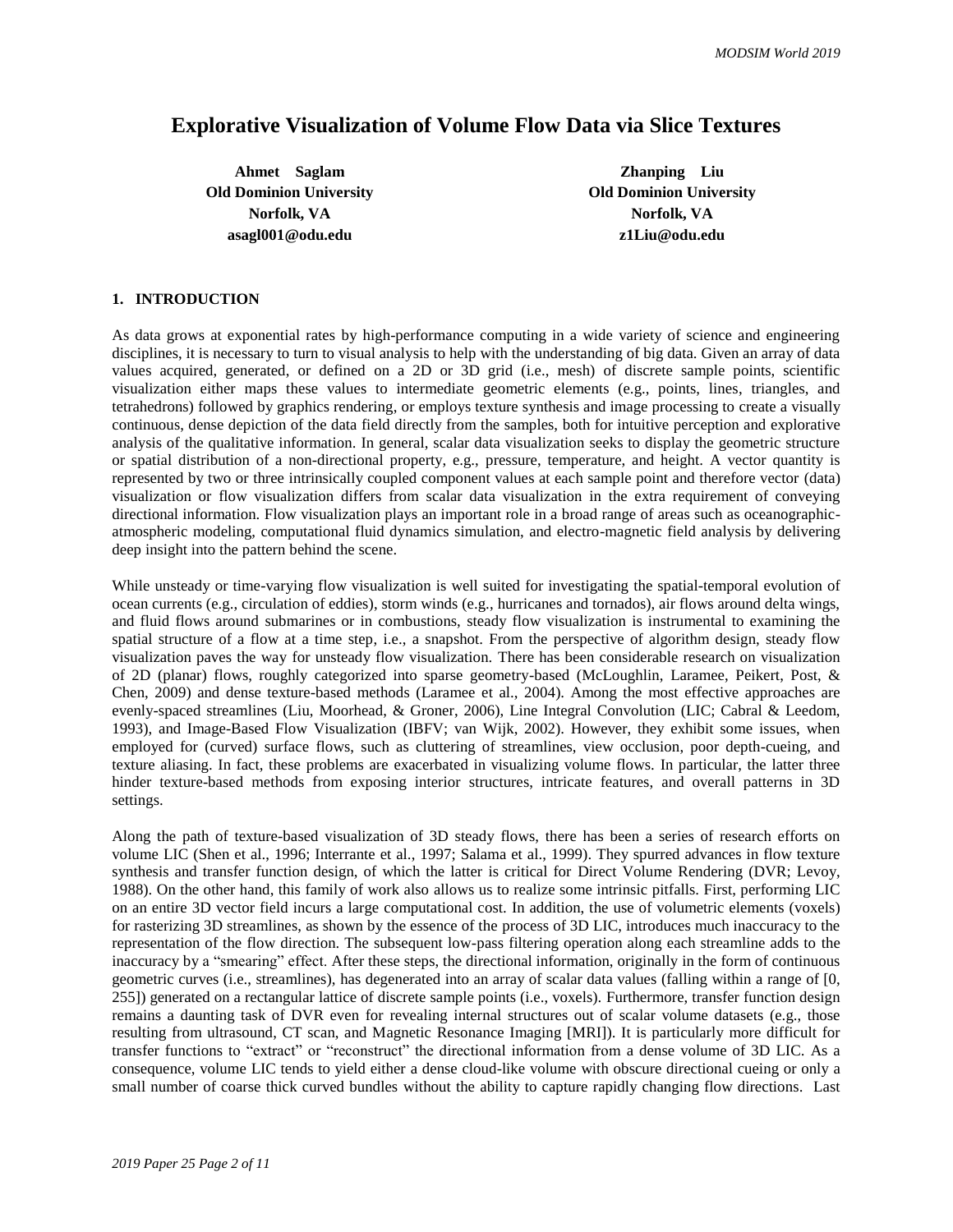but not least, the compute-intensive procedure of DVR significantly increases the overhead of the entire pipeline of volume LIC, leaving it heavily dependent on graphics accelerators or Graphical Processing Units (GPUs). Motivated by the aforementioned observations, we propose to adopt 2D slices, textured by LIC images, for explorative visualization of volume flow data. As ground truth is usually not guaranteed by a single visualization result for an unknown complex volume flow, interactivity is the key to fruitful exploration and iterative visual analysis. LIC for an individual 2D slice outperforms that for the entire volume in response time, which enables spatial exploration to probe regions of interest. It also makes it possible to retrieve a stack of LIC slice images back and forth along an axis in search of potential features, in an interactive or automated fashion. Thus, domain experts may exploit visual memory retention to reconstruct the 3D flow pattern by perceptually concatenating the profiles in the longitudinal direction, like many radiologists even nowadays diagnose 3D organs from CT slices. Pattern recognition is further augmented by manipulating three mutually perpendicular intersecting slices. Smooth cyclic animation of flow trajectories on a slice of interest, user interaction with the data volume (e.g., translation, rotation, and scaling), and user navigation within the volume all help gain an improved understanding of the interior flow behavior. By dimensionality reduction, flow directions approximated by pixelization on a 2D plane are more accurate than those by voxelization in the 3D space. Likewise, flow path deviation caused by the "smearing" operation of LIC is less in 2D than in 3D. Without the need for transfer function design and DVR, 2D LIC maintains high computational performance as well as high-resolution high-fidelity flow streaks and supports diverse visual styles by LIC variants and color maps.

The remainder of this paper is organized as follows. Section 2 begins with a concise introduction to previous work, followed by a treatise of LIC as the foundation of sliced flow textures. In section 3, we present a suite of techniques for explorative visualization of volume flows through slices textured by LIC images. Results and discussions are provided in section 4 to demonstrate the capabilities and effectiveness of these visualization techniques. Section 5 concludes the paper with a brief summary and outlook on future work.

#### **2. PREVIOUS WORK**

Our work is dedicated to *texture*-based visualization of *steady volume* flows. Geometry-based methods (e.g., arrows, streamlines, pathlines, time lines, streak lines, stream arrows, stream ribbons, stream tubes, stream surfaces, and stream volumes) covered in a comprehensive survey (McLoughlin et al., 2009) are beyond our discussion below. Topology-based approaches (e.g., critical points, topological curves, and topological surfaces) enumerated in a thorough literature review (Laramee, Hauser, Zhao, & Post, 2007), which we feel might also fall within a macro version of the geometry-based family when considering the form of *graphical representation*, are also omitted in this section. Even for texture-based methods, our introduction treats surface flows and unsteady flows in a brief manner. Instead, this section is primarily focused on those related the most to, and those directly involved in, our work.

#### **2.1 Texture-Based Techniques**

The pioneering work in texture-based flow visualization began with spot noise proposed by van Wijk (1991). This method stretches and distorts, for a number of successive steps along the spatially varying vector directions, a collection of 2D oval texture *splats* (i.e., spots, of which each carries an intensity value) randomly placed in and continuously driven by the flow. These *advection* operations are implemented by warping the Cartesian (or regular) mesh underlying the flow and the visualization is then fulfilled by blending the intensity values that each pixel receives. Due to the excessive spot size and the large advection step size, both relative to the cells of the grid or the pixels of the image, this method is susceptible to missing small or turbulent flow features. In other words, the resolution of delineation and the accuracy of flow paths are insufficient.

In light of the limitations of spot noise, Cabral and Leedom (1993) presented LIC for high-resolution high-fidelity depiction of 2D flows. Each pixel of the output image, i.e., a target pixel, is taken as a seed position to generate a streamline in the flow domain. By indexing white noise, a low-pass filter is applied to a set of pixels hit by this curve to perform convolution to determine the intensity value for the target pixel. The use of white noise increases the granularity of "texture splats" to a level of pixel. A considerable number of samples, with the interval between any two consecutive ones no greater than a pixel size, are chosen along each streamline to enhance the accuracy of flow advection. The convolution mechanism allows for a variety of low-pass filters, by which phase shifting can be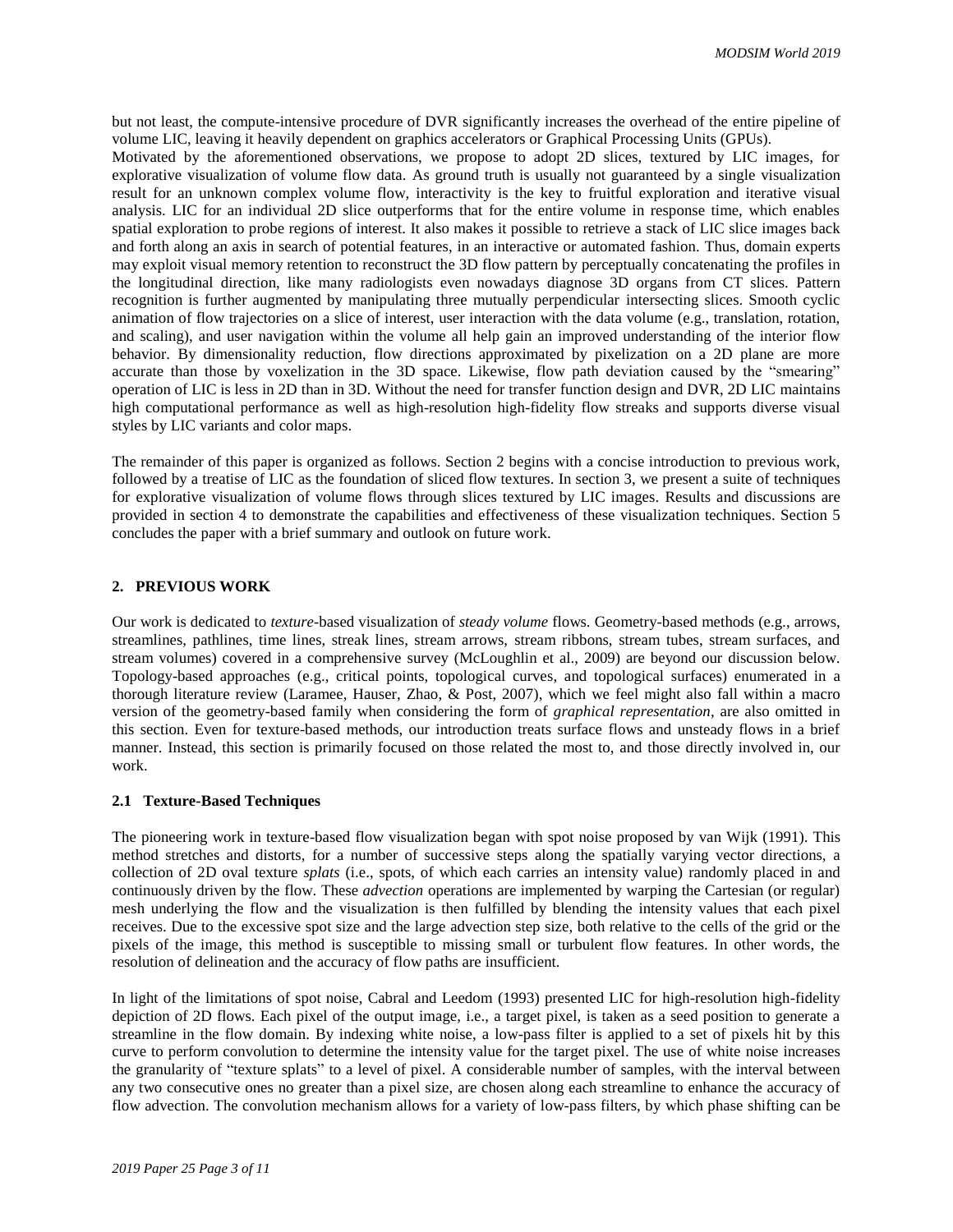further exploited to produce a sequence of animated frames of LIC. With these advantages, LIC is able to achieve high-quality dense flow visualization, showing the overall pattern and exposing local features in a crispy image. However, by the nature of pixel-oriented texture synthesis, LIC is a computationally expensive process.

The subsequent one decade was tinted mainly with research in texture-based flow visualization. Among the followup work of LIC are fast LIC (Stalling & Hege, 1995) for one order-of-magnitude speedup by reusing streamlines and for multi-resolution support, acceleration of LIC by parallel computing (Zockler, Stalling, & Hege, 1996), extension of LIC to curvilinear grids (Forssell & Cohen, 1995) and triangulated surfaces (mounted on 2.5D unstructured grids; Teitzel, Grosso, & Ertl, 1997), encoding of the velocity vector magnitude by multi-frequency noise design (Kiu & Banks, 1996), *oriented LIC* for adding the cue of positive flow direction (Wegenkittl, Groller, & Purgathofer, 1997), and accentuation of "embedded" flow streaks by *enhanced LIC* (Okada & Kao, 1997). By means of an image-space oriented (or pixel-oriented), Eulerian-based, value-collecting scheme, LIC is well suited for visualizing steady flows. However, it cannot be directly employed to handle unsteady flows. Otherwise, flickering or abruption artifacts would emerge in the resulting animation of LIC frames due to the temporal coherence (i.e., smooth transition between consecutive frames) being ignored at all. To deal with this issue, Shen and Kao (1998) proposed Unsteady Flow LIC (UFLIC) by adapting LIC for effective visualization of 2D timevarying flows. UFLIC takes an object-space oriented (or particle-oriented), Lagrangian-based, value-scattering strategy to address not only spatial coherence but also temporal coherence. Thus, great image contrast is exhibited in individual frames and strong temporal coherence is also maintained in the animation. Then, Liu and Moorhead (2005) presented Accelerated UFLIC (AUFLIC) that, by reusing pathlines, is one order-of-magnitude faster than UFLIC yet with the same image and animation quality.

Motivated by spot noise and LIC was a flurry of research in the incorporation of texture advection and frame blending. Texture advection is intended to establish temporal coherence through particle-oriented Lagrangian-based pathlines, while frame blending seeks to construct (or "insert") spatial coherence by performing low-pass filtering between a number of successive frames. Thus, most algorithms of this type, e.g., LEA (Jobard, Erlebacher, & Hussaini, 2002) and UFAC (Weiskopf, Erlebacher, & Ertl, 2003), are capable of visualizing both steady and unsteady flows by considering the entire spatiotemporal domain. One drawback is insufficient spatial coherence, in the form of blurry appearance and obscure flow directions, sacrificed for temporal coherence. Behind the operation of frame blending, in essence, is an exponentially-decaying low-pass filter, which is not good at introducing sufficient similarity between pixels along the vector direction to convey flow streaks. Also under the same category is Image-Based Flow Visualization (IBFV) proposed by van Wijk (2002). IBFV is a well-known, easy-toimplement, super-fast, and versatile algorithm, with an ability to emulate many geometry-based and texture-based techniques such as arrow plots, mesh warping, flow topology, particle tracing, noise smearing, and time lines yet without dependency on graphics accelerators or GPUs.

Given the issue in spatial coherence, the combination of texture advection and frame blending is not as good as LIC at visualizing steady volume flows. Volume LIC is a straightforward extension of LIC to steady volume flows by replacing a 2D noise texture, pixels, and 2D streamlines with a 3D noise texture, voxels, and 3D streamlines, respectively. The major difference is that the intermediate output is a 3D flow texture, i.e., a scalar data volume, which needs to be shown using direct volume rendering or DVR. There are several methods for DVR, e.g., ray casting (Levoy, 1988), shear-warp, splatting, 2D texture mapping, and 3D texture mapping. Ray casting is a famous widely-used algorithm for displaying scalar volume data acquired from ultrasound, CT, and MRI. As for the use in volume LIC (Figure 1), the most stubborn task is to design an effective transfer function to map flow texture values to R-G-B colors and the associated opacity (or transparency) values.



**Figure 1. The pipeline of volume LIC consisting of 3D LIC and direct volume rendering to yield a 2D image.**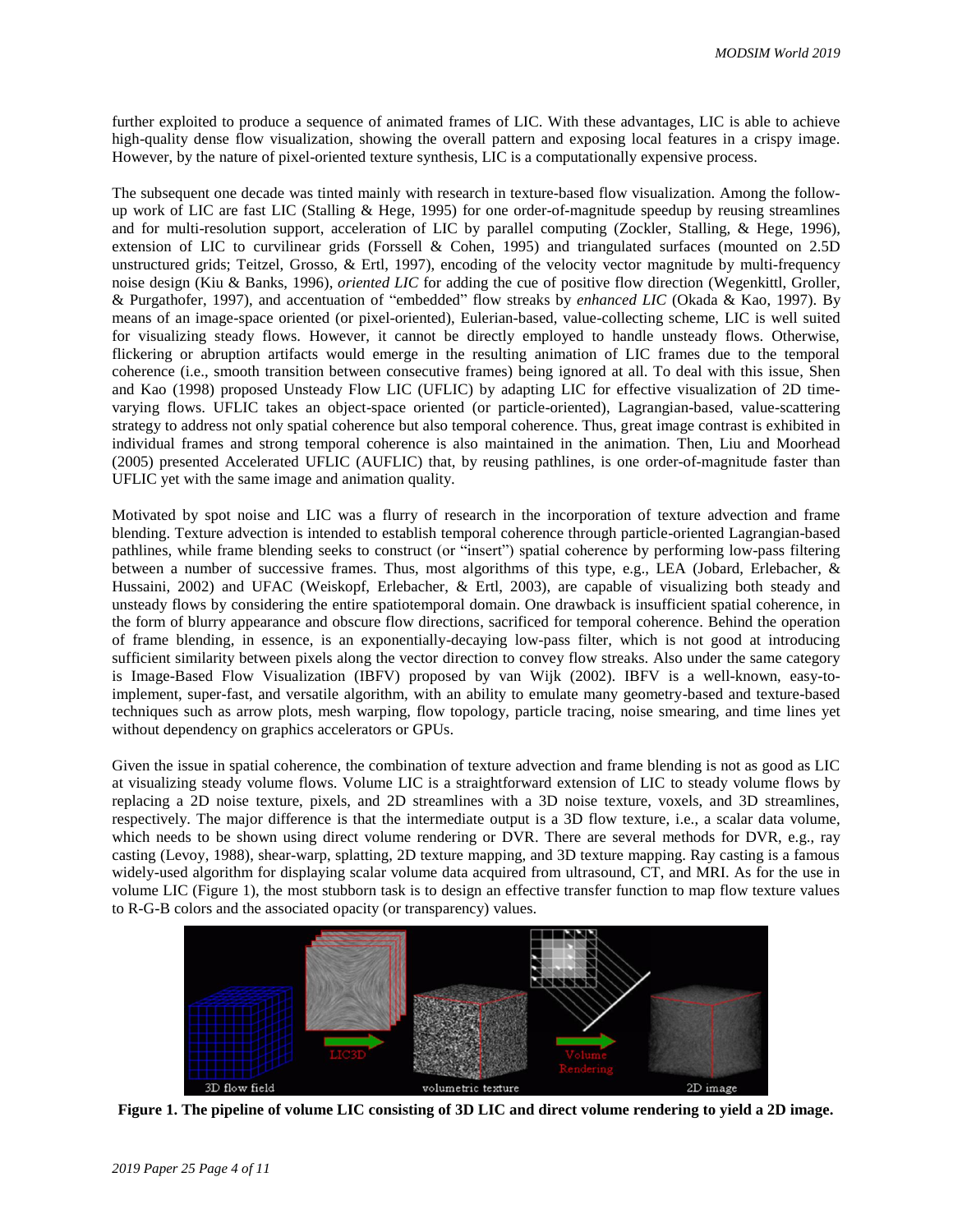There has been quite some work on volume LIC in the literature. Three algorithms reflect some typical weaknesses of this method. In one case, volume LIC delivers a translucent cloud-like volume (Shen et al., 1996), with view occlusion, ambiguous depth cueing, and indiscernible flow directions. In a second case, depth cueing and flow directions may be enhanced, though the granularity of depiction is decreased such that only coarse thick curved bundles are present in the result image and they are insufficient to cope with small or turbulent features densely distributed in a volume (Interrante & Grosch, 1997). These two cases both incur heavy computational costs. A third scenario (Rezk-Salama et al., 1999) involves graphics hardware. Like in the first two cases, the flow streaks are not accurate because of voxelization of 3D streamlines, flow path deviation caused by convolution along a voxelized curve, and ad-hoc transfer function design. We believe that the fundamental problem with volume LIC is the degradation of directional information from a continuous geometric representation (a 3D streamline) to a jaggy chain of discretized voxels of which the associated scalar values do not explicitly mean directional information any more or even any other physical property. Sophisticated transfer function design in volume LIC is an awkward remedy for this degradation or loss of information.

Direct display of 2D slices, each textured by an LIC image, allows us to avoid many problems of volume LIC. Then the primary challenge is how to facilitate the user to visually reconstruct and perceptually assimilate both the 3D domain and volumetric structures from textured slices.

#### **2.2 Line Integral Convolution**

Originating from a seed position (where a particle is released), a *streamline* (McLoughlin et al., 2009; Laramee et al., 2004; Liu et al., 2006) is a field line (i.e., the trajectory of the particle) that is point-wise tangent to the local velocity vectors. This curve is generated by connecting a sequence of sample points as the successive "snapshots" of the particle driven by and moving along the flow, while the samples are calculated, step by step from the seed, via numerical integration in a way to solve an ordinary differential equation. Despite a geometry-based method, streamlines serve as a prerequisite for the texture-based LIC method. As a dense representation, LIC was proposed by Cabral and Leedom (1993) in ACM SigGraph'93 for visualizing 2D steady flows. The basic idea is to low-pass filter white noise along streamlines, with each traversing through a chain of pixels. It is a 1.5-dimensional curvealigned anisotropic "image" convolution process, emulating what happens when a rectangular area of fine sand is blown by a gust of strong wind (Figure 2). LIC exploits spatial correlation in the tangential direction to expose flow streaks but suppresses spatial correlation in the orthogonal direction to create intensity "gaps" between the streaks, resulting in a "smearing" effect.



**Figure 2. The basic idea of LIC analogous to the wind blowing across a patch of fine-grained sand.**

LIC is usually implemented using an image-space oriented (pixel-oriented), Eulerian-based, value-collecting pipeline (Figure 3). First, a streamline is integrated from the center of each pixel of the output image in both directions but with the same length. Then, the correlated pixels are located along the streamline. Next, white noise is accessed to *collect* their initial (noise) values. Finally, convolution (i.e., normalized weighted averaging) is applied to these values to determine the output pixel value. The pattern of the LIC image is depicted by the "embedded" or "embossed" flow streaks, of which each comes into shape by taking similar pixel values along the streamline.

The quality of an LIC image is influenced by the number of correlated pixels along each streamline participating in the noise texture convolution. It is the number of times that a low-pass filter function is sampled to evaluate a weight value for each participatory pixel. Thus, it is also denoted as the filter length, analogous to the strength of wind force (Figure 2) and / or the wind duration. Within a certain range, the larger the filter length is, the smoother the white noise texture is smeared or "combed" and hence the more outstanding the flow streaks are out of the image. The LIC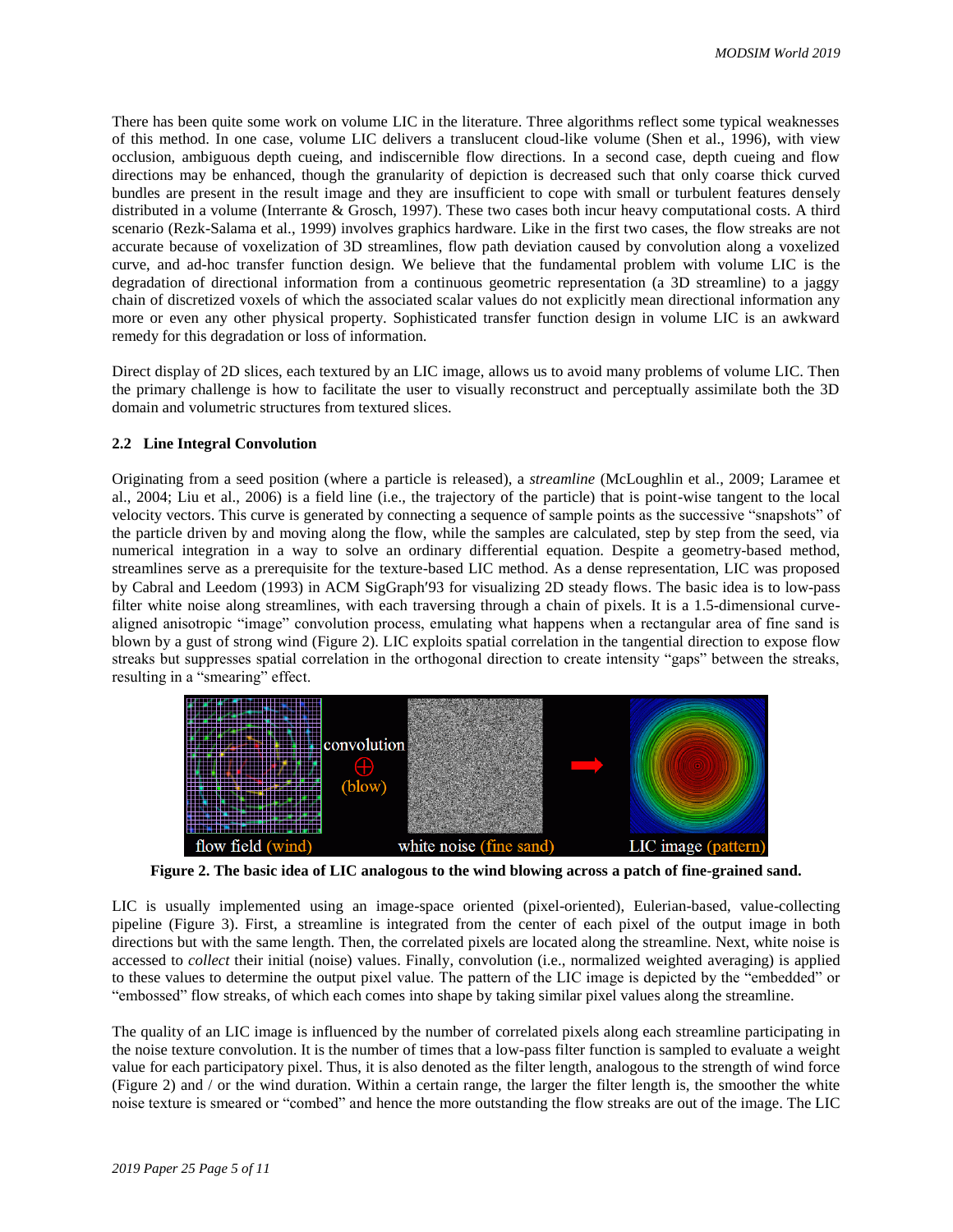image quality is also concerned with the differentiability between neighboring streaks. This factor, closely related to image contrast, governs how easily and how well the tangential flow direction is visually discerned.

This *basic LIC* algorithm takes white noise as the input texture and many low-pass filters can be employed for the convolution, e.g., those based on box, ramp, and Hanning kernels. In addition, other types of noise may be designed to meet specific needs. The purpose of a noise texture is to impose an amount of randomness, more or less, to avoid artifacts that would otherwise show up because of the regular lattice on which the Cartesian flow field, the input texture, and the output image all are mounted.



**Figure 3. The pipeline of 2D LIC by image-space oriented Eulerian-based value-collecting implementation.**

#### **3. EVV-FLOST**

In this section, we present Explorative Visualization of Volume Flow data via Slice Textures (**EVV-FLOST**). We begin with extraction of regions of interest, followed by slice visualization including LIC variants, color maps, and animation of LIC frames. Then, we address depth awareness, visual reconstruction of the flow volume, and perceptual recognition of internal structures by adding support for interactive retrieval of slices as well as automated animation of slices. Also considered for explorative visualization are data volume manipulation and user navigation.

#### **3.1 Slice Visualization**

Given a volume flow defined on a Cartesian grid, a Region of Interest (ROI) may be specified to reduce the domain of visual investigation. For big data, ROI selection is a good practice to save memory footprint, computational cost, and graphics rendering by excluding unimportant portions that may be detected in a lightweight pre-processing stage, e.g., calculation of local entropy values. For medium- or small-sized data, ROI selection allows the user to focus on a sub-region of the volume for thorough inspection, e.g., with a high resolution. This case is well aligned with and part of explorative visualization of volume flows. Thus, an ROI may be chosen by user interaction, possibly along with a scaling factor for vector data super-sampling. To obtain a super-sampled ROI, trilinear interpolation is usually adopted

Once a volume ROI is ready, a rectangular slice of flow data can be extracted along (and perpendicular to) one of three axes by discarding the vector component in that direction while retaining the other two components. In general, such a slice directly comes from a plane of original voxels. ROI super-sampling enables a sufficient resolution in each dimension and hence obviates the need to probe an arbitrary plane other than a "raw" slice of the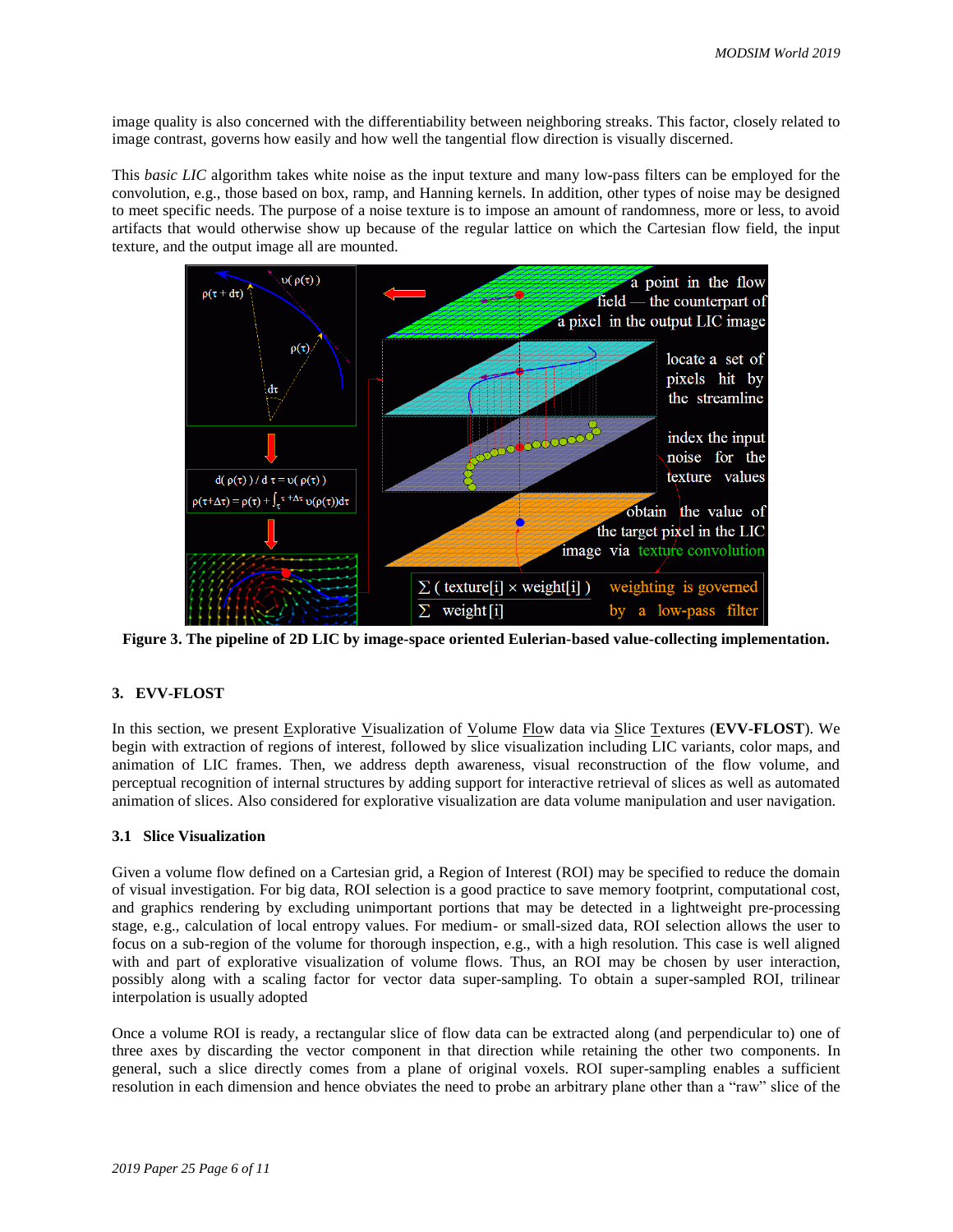volume. In fact, EVV-FLOST maintains three mutually orthogonal stacks of slices (i.e., XY slices, YZ slices, and ZX slices) in memory, with each stack perpendicular to an axis.

For the 2D vector field acquired on each slice, or called a *slice flow* for short, three variants of LIC are available for visualizing the pattern. The Basic LIC (**BLIC**) algorithm proposed by Cabral and Leedom (1993) produces a blurry appearance despite the use of a sufficient filter length. This is because white noise is too "dense" for the vector field to curve out clear flow trajectories by only one pass of convolution. An analogy for this situation is that an area of sand is too compact for a single gust of wind to leave a path of tangible footprints. It implies that executing two passes of LIC may strengthen flow streaks to help them stand out of a rectangular array of pixels, as is the case with Enhanced LIC (**ELIC**; Okada & Kao, 1997). In more detail, ELIC applies a high-pass filter to the output image of a normal pass of LIC (i.e., the first pass) to increase image contrast so as to sharpen flow streaks. Then, this intermediate result is fed forward to the second pass of LIC to serve as the input texture in place of white noise. ELIC is able to synthesize a crispy image with accentuated flow paths.

BLIC and ELIC show only the tangential flow direction, without any cue for the positive direction, i.e., *orientation*. This lack is attributed to a symmetric low-pass filter. An *a*symmetric filter, e.g., one designed from a ramp kernel, discriminates between the two sides of the seed of a streamline regarding the weighting values in convolution. As a result, the negative and positive directions of the flow are visually distinguished by introducing, to the flow streak, an intensity-tapering effect, as exhibited by the trace of a comet. However, intensity tapering requires sufficient length in the tangential direction and sufficient gaps in the orthogonal direction to demonstrate an orientation metaphor by an illuminated "ribbon". Thus, sparse noise needs to be designed to achieve Oriented LIC (**OLIC**; Wegenkittl et al., 1997).

Apart from direction and orientation, velocity vector magnitude is another important aspect, though a scalar quantity, that flow visualization usually takes into account. In general, there is some degree of spatial correlation between flow direction and velocity magnitude and therefore the latter lends itself to the understanding of the former. As a channel in parallel with geometry and texture, color mapping is often utilized to encode velocity magnitude. A rainbow map (lower part, Figure 4) linearly maps the lowest magnitude to deep blue and the highest to full red. To deal with a highly non-uniform distribution of velocity magnitude values within a vast range (e.g., a range spanning many orders of magnitude), they are converted by a non-linear transformation prior to color mapping. Otherwise, direct map would not make full use of the limited spectrum of visually differentiable colors, making many major colors absent from the visualization result.

A color wheel (upper right, Figure 4) maps orientation and magnitude of the flow to the three components of HSV color space (hue, saturation, and value or brightness), e.g., with vector [1.0, 0.0] or the eastward orientation indicated by the red hue, vector [−0.5, 0.866] by the blue hue, and the velocity magnitude increasing from the center (the darkest point of the color wheel) outwards to the circular boundary (the brightest edge) along each radial line. By establishing a one-to-one correspondence between the hue and the flow orientation, this color map creates a bright "dot" at the core of each center or focus, which facilitates identification of topological features.



**Figure 4. A slice flow visualized by using BLIC, ELIC, and OLIC (in succession, upper left) with a rainbow color map illustrated at the lower part. Also shown is the legend of a color wheel map (upper right).**

Given an ROI volume flow, the initial velocity vector magnitude values are transformed, in EVV-FLOST, to [1.0, 1,000.0] by histogram equalization to guarantee consistent, hue-effective, and aesthetic color map of slice images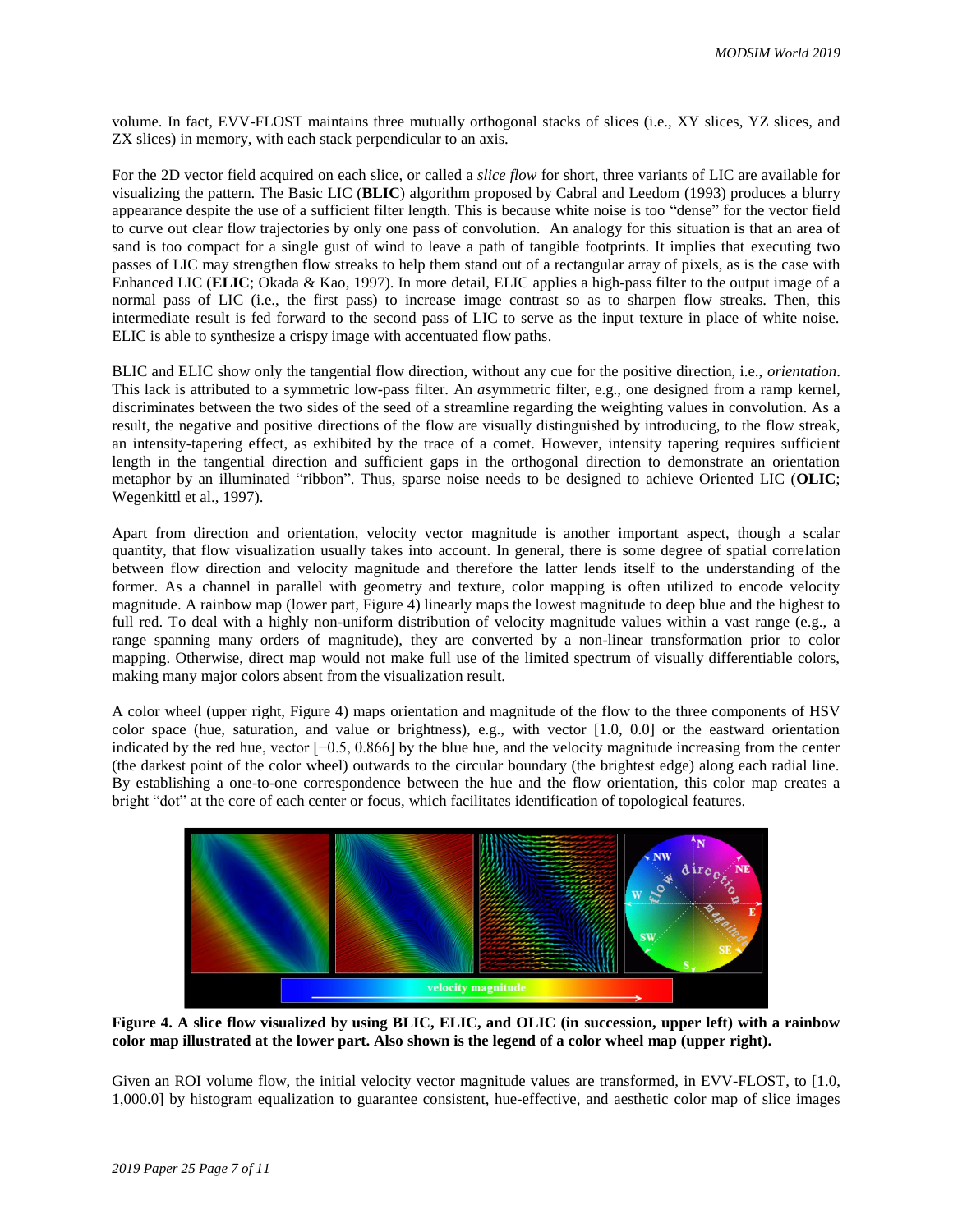besides a grey-scale version. The color wheel mode linearly maps the magnitude to brightness within [0.2, 1.0] and to saturation within [0.4, 1.0]. For any slice image, the user can interactively switch between three schemes: greyscale, rainbow map, and color wheel. BLIC and ELIC adopt a 30-pixel-wide box kernel coupled with white noise. In particular, ELIC applies a 3×3 Laplace high-pass filter between two passes of LIC. OLIC employs a 20-pixel-wide ramp kernel and sparse noise, while the latter is synthesized by jittering a  $3\times3$  white cross, i.e., a textured splat, within each of a set of  $9\times9$  black quads uniformly distributed in the rectangular domain of the slice flow. The purse of jittering splats is to implement a semi-random placement by preventing them from overlapping with one another. Figure 4 shows three results of visualizing a slice flow by BLIC, ELIC, and OLIC (the first three in the upper row), respectively, with the same rainbow color map to qualitatively represent the velocity magnitude. Both ELIC and OLIC can display a saddle point, very well, which is though hard to notice in the BLIC image. The ELIC result shows sharp flow paths in a dense fashion. The OLIC image conveys the flow orientation, though at the cost of the resolution of flow delineation, leaving some areas uncovered in the image.

LIC is intended to visualize a 2D steady flow, of which the velocity vectors do not vary over time. In other words, the flow pattern is fixed to a single time step of vector data. However, if a filter function is based on (i.e., an integral form of) a periodic kernel, a sequence of animated LIC frames can be created by increasing the phase of the kernel from 0 to  $2\pi$  in an evenly-angled manner. This effect of visual motion without either physical movement or shape change, produced by phase shifting, is similar to the motion of a sine or cosine curve function along the X axis. With 45 degrees as the uniform interval in EVV-FLOST, eight frames are generated using a Hanning kernel to support smooth cyclic animation of a slice flow that the user selects for examination.

#### **3.2 Volume Exploration**

DVR of CT/MRI data or 3D LIC flow textures can be visually appealing, though the blending operation performed on a collection of interpolated planes, perpendicular to and along the view direction, sacrifices the depth information. As a consequence, difficulties arise as to proper assimilation of the relative spatial relationships between objects (possibly tiny, small, large, thin, thick, regular, or irregular) in 3D settings. This issue hinders the practical applicability of DVR to medical diagnosis and that of volume LIC to 3D visualization of Computational Fluid Dynamics (CFD) flows. On the other hand, the position of a slice, textured by the associated LIC image, along the axis of reference can be well perceived. The depth of one slice relative to another parallel slice is intuitive. By arranging several parallel slices, either evenly-spaced or not along the axis of reference, and dynamically toggling them on/off as needed, the flow volume can be visually reconstructed in the longitudinal direction. Meanwhile, the user can also make sense of internal structures by correlating the flow patterns shown on multiple parallel slices. These multiple parallel slices are denoted in EVV-FLOST as a *group*.

Incorporating three such groups of parallel slices along X, Y, and Z axes, respectively, helps correlate the pieces of 3D information obtained initially and separately along three longitudinal directions. This kind of spatial and visual correlation allows three channels of cognitive work to compensate for one another in a way to provide a spatial registration mechanism. By adjusting the position of mutually orthogonal intersecting slices, the user can refine visual reconstruction of the flow volume and perceptual recognition of internal structures. It is worth mentioning that, essentially, each group of slices is not necessarily perpendicular to X, Y, or Z axis. Instead, each can be oriented toward an arbitrary direction that the user designates. In this case, such a group turns into a flexible set of *cutting planes* embedded in the data volume, while these parallel cutting planes may or may not differ in the size, depending on the initial configuration or dynamic adjustment by the user. Then there can be more than three such arbitrarily oriented stacks of (mutually parallel) slices. By interactively tweaking the orientation of each group and the size of each individual cutting plane, the user can have a much improved perception, cognition, and understanding of the volume and flow structures. This extended exploration strategy works by means of a synergistic *prober* composed of multiple planar data viewers. We believe that this is a promising solution to gain insight into complex volume flows and will be implemented in the next version of EVV-FLOST.

Apart from the aforementioned concept of *group*, *stack* is another one in EVV-FLOST. A stack refers to an array of *all* original slices, textured by LIC images, of the flow volume along one axis. EVV-FLOST maintains three stacks of LIC slices in support of interactive retrieval of individual slices and automated animation of all or part of the slices of a stack. Given an arbitrary slice, only a rectangular array of single-channel intensity values (falling within a range of [0, 255]) needs to be generated and stored in memory to represent the *LIC Pattern* of the associated 2D vector field, or *LicPat*, for each of the three LIC *variant*s (i.e., BLIC, ELIC, and OLIC). Thus, there are three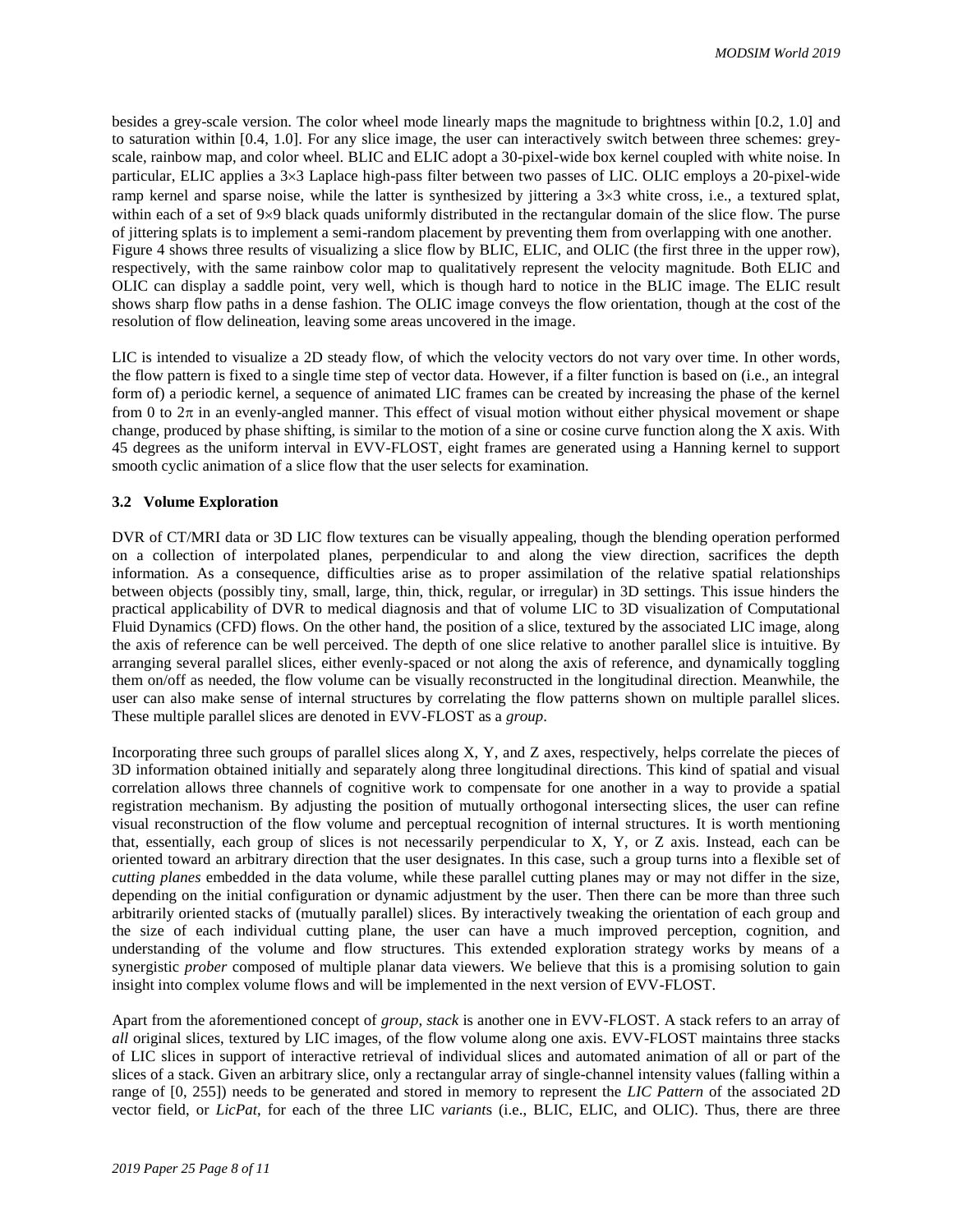LicPats for the same slice and each LicPat depicts the *geometric structure* (e.g., the position, shape, and length of a flow path) and *topological structure* (i.e., the position, type, and size of a salient topological element such as node, focus, center, or saddle and the inter-connectivity between such elements) of the flow by one of the three styles of LIC synthesis, independent of color information. Then, the grey-scale image of each LIC variant is assembled on the fly by duplicating every element of the corresponding LicPat twice to make up R-G-B tuples. The other two *version*s, i.e., images, of the same LIC variant are created, upon the display, by rainbow and color wheel maps, respectively. The total number of LicPats for the entire flow volume is (1 LicPat *per* LIC variant *per* slice)  $\times$  (3) LIC variants  $) \times \sum_i$  (number of slices along axis *i*).

Although there are multiple and even many LIC slices simultaneously shown in the scene, only a single image block of memory, with the size determined by the largest slice among three stacks, is allocated as a buffer to temporarily hold the slice image, synthesized on the fly, which is immediately submitted for texture mapping by the OpenGL graphics rendering engine. Please note that a LicPat is not produced until the target variant of the very slice is accessed for the first time, by either interactive retrieval or automated animation. This on-demand deferred LIC scheme avoids computing resources wasted on slices that may not be actually accessed, which, equipped with our high-performance implementation of the LIC engine, ensures decent frame rates for EVV-FLOST.

Interactive retrieval of slices out of a stack enables random probing into and preliminary check of the flow volume during the course of identifying an ROI. Dynamically toggling on/off some slices wherever necessary addresses occlusion issues. Automated animation of a stack of slices in succession offers another way for probing the volume and detecting potential features. In addition, the rapid smooth replay process significantly facilitates visual reconstruction of the flow volume and perceptual cognition of internal structures through visual memory retention.

Explorative visualization in EVV-FLOST also includes volume manipulation and user navigation. The user can interact with the entire data volume by rotation to get the look and feel from a different perspective, by scaling to see more detail, and by translation to approach or leave the data field. The latter case is particularly instrumental to volume flow visualization. Explorative visualization might begin with slice-based operations, usually with the user "placed" outside the volume. This high-level, relatively "distant" viewing experience is good at and possibly necessary for attaining an understanding of the global context and overall pattern of the flow. Then, putting the user into the data volume, with immersive navigation, helps capture and examine interior flow features in depth.



**Figure 5. Visualization of the ROI volume flow by (a) BLIC, (b) ELIC, and (c) OLIC with a rainbow color map for three mutually perpendicular slices (all slice indices: 255), and by ELIC with (d) a color wheel, (e) a rainbow map, and (f) a grey-scale depiction for three mutually orthogonal slices (all slice indices: 0).**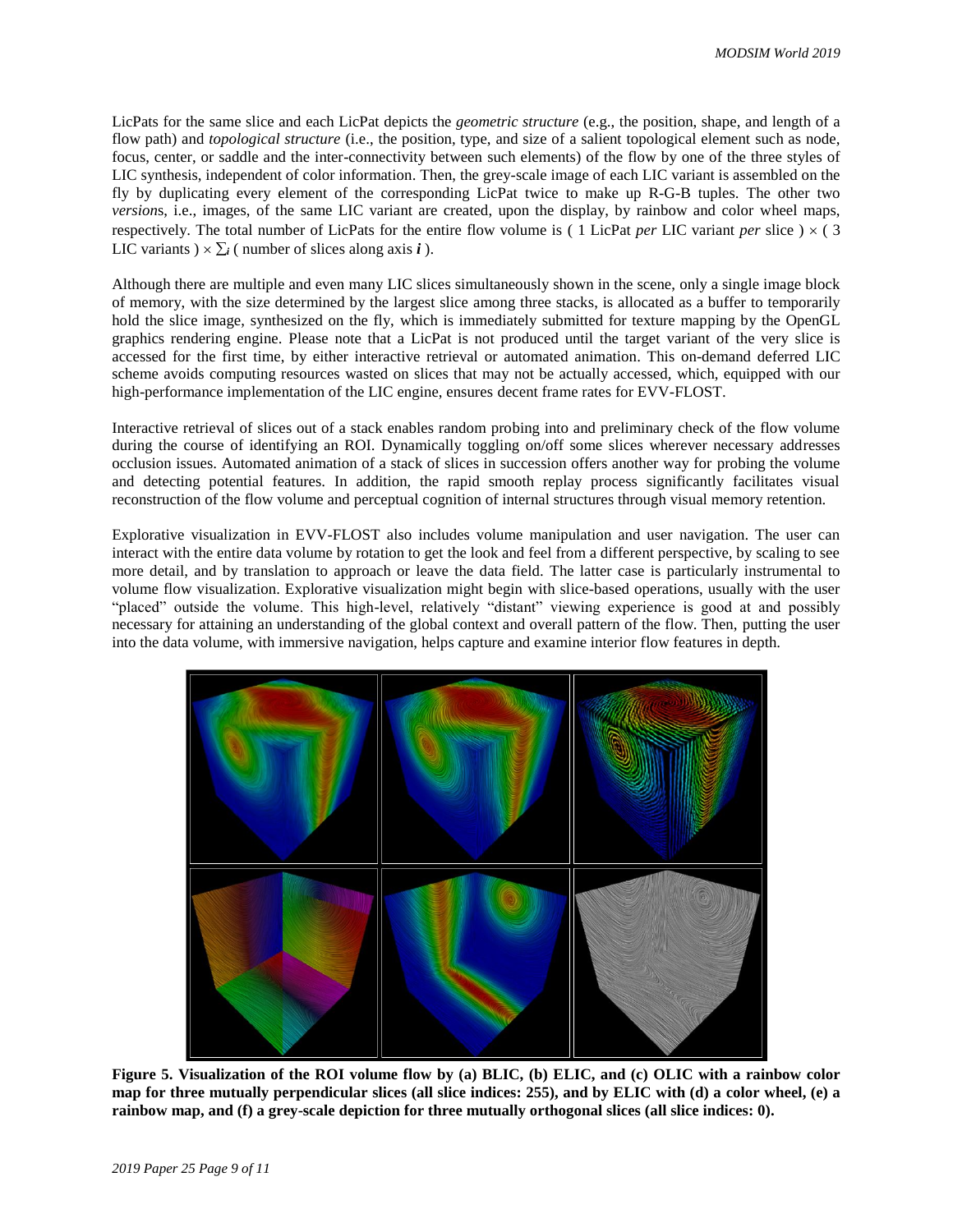#### **4. RESULTS AND DISCUSSIONS**

We have developed a prototype system of EVV-FLOST by using Visual C++ and OpenGL on a Dell Latitude 5580 laptop (Intel Core i7-7820HQ 2.90GHz, 16GB RAM) with Windows 10. A 3D Lorenz vector field, generated by mathematical equations on a 512×512×512 Cartesian grid, serves as a test dataset for EVV-FLOST. The sub-volume in the middle part, with a size of 86×86×86, is extracted as an ROI and then scaled by a factor of 3 to get a volume flow defined on a 256x256x256 Cartesian grid.

The upper row of Figure 5 shows three mutually orthogonal boundary slices of the ROI volume flow visualized by BLIC, ELIC, and OLIC with a rainbow color map. Each slice displays a 2D profile of the 3D flow on the boundary plane, indicative of a similar structure deeper into the volume. The three slices in combination give a basic idea of the 3D flow behavior. The consistency across the edges, in the velocity magnitude exhibited by the rainbow map, lends itself to visual reconstruction of the 3D pattern. The lower row of Figure 5 shows the opposite set of mutually perpendicular boundary slices visualized by ELIC but with different color modes. Although the color wheel introduces inconsistency across the edges, it reveals flow orientations in a dense representation other than OLIC.

Figure 6 demonstrates a tri-slice (or even multi-slice) prober initially positioned at the exact center and then moved within the data volume to aid in visual reconstruction of 3D structures. Fixing any two slices but sliding the rest along its axis back and forth augments the understanding of the interior flow pattern. Figure 7 illustrates a typical process of flow exploration by volume manipulation and user navigation (Section 3.2). The user begins by looking down upon three mutually orthogonal slices to get an impression of the flow. Then, the data volume is rotated by 180 degrees for the user to see the other side. An alternative choice is that the user may go into the volume from the original direction to check more detail. The user may slide the slices to enrich his / her knowledge of the flow.



**Figure 6. Visualization of the ROI volume flow by positioning three mutually perpendicular slices exactly at the center of the domain (all slice indices: 127). This tri-slice prober correlates multiple views to enhance visual reconstruction and perceptual recognition of the 3D structure.**



**Figure 7. Volume rotation (from the left to the middle) and user navigation (from the left to the right).**

### **5. CONCLUSIONS AND FUTURE WORK**

We have presented EVV-FLOST for *explorative visualization of volume flow data via slice textures*. This work is based on our observation that 3D texture synthesis, regardless of volume LIC or texture advection, is not well suited for visualizing volume flows because of depth cueing, view occlusion, obscure flow direction, insufficient path